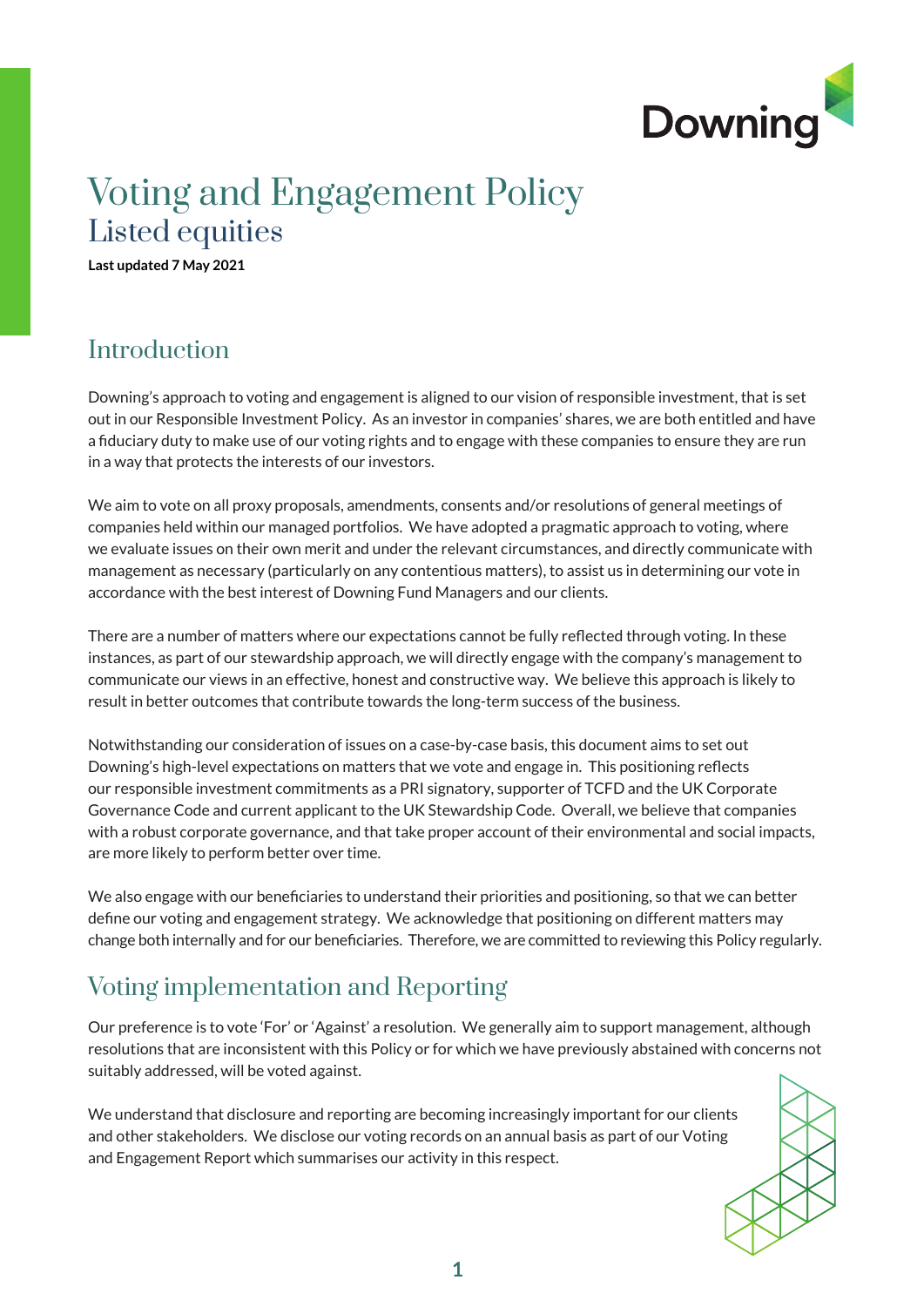# Corporate Leadership

| Issue                    | Position                                                                                                                                                                                                                                                                                                                                                                                                                                                                                                                                                                                                                                                                                                       | Voting guideline                                                                                                                                                                                                                                                                                                                                                                                                                                                                          |
|--------------------------|----------------------------------------------------------------------------------------------------------------------------------------------------------------------------------------------------------------------------------------------------------------------------------------------------------------------------------------------------------------------------------------------------------------------------------------------------------------------------------------------------------------------------------------------------------------------------------------------------------------------------------------------------------------------------------------------------------------|-------------------------------------------------------------------------------------------------------------------------------------------------------------------------------------------------------------------------------------------------------------------------------------------------------------------------------------------------------------------------------------------------------------------------------------------------------------------------------------------|
| <b>Board composition</b> | We acknowledge that board<br>composition varies significantly,<br>but generally we look for boards<br>that are effective, with appropriate<br>accountability to shareholders and<br>stakeholders.<br>Boards should have an appropriate<br>balance of executives and non-<br>executives. There should be an<br>appropriate level of diversity of skills,<br>backgrounds, thought, opinion, gender<br>and ethnicity to provide for optimal<br>decision-making and challenge of<br>management.<br>The board should be large enough to<br>encourage debate, but overly large<br>boards should be avoided.<br>All directors should be subject to annual<br>re-election, with adequate succession<br>plans in place. | We may vote against the chairman or<br>the nomination committee chairman<br>if material concerns persist in respect<br>of board composition, diversity and<br>succession planning. In particular, this<br>will be the case when no non-executive<br>directors have been appointed to the<br>board within a reasonable period of time.<br>We will vote against individual directors<br>where we have significant concerns over<br>their suitability and skills relevant to the<br>company. |
| <b>Chairman and CEO</b>  | Our strong preference is for the<br>figures of the CEO and Chairman to<br>be separate, to avoid concentration<br>of power in one person. Ideally, the<br>Chairman should be independent.<br>Should these positions be combined,<br>we would expect this to be<br>counterbalanced with an increased<br>number of independent directors in the<br>board.                                                                                                                                                                                                                                                                                                                                                         | We believe concerns over the Chairman,<br>the CEO and corporate strategy are<br>better addressed via direct discussions<br>with the Senior Independent Director<br>(see below).<br>We will review the suitability of a<br>combined role on a case-by-case basis,<br>particularly if the company has provided<br>the necessary alternative independence<br>assurances.                                                                                                                     |
| Independent<br>directors | We would expect larger companies to<br>have at least half of the board made<br>up of independent directors. AIM<br>companies should follow the UK<br>Corporate Governance Code as far as<br>practicable, or explain their reasons for<br>applying a different approach.                                                                                                                                                                                                                                                                                                                                                                                                                                        | We may oppose the election or re-election<br>of a non-executive director who we do<br>not consider to be independent, if we<br>think there are not sufficient independent<br>directors on the board, unless a reasonable<br>explanation is provided.<br>We will not support the re-election of the<br>Chair and other non-executive directors<br>after nine years without good reason.                                                                                                    |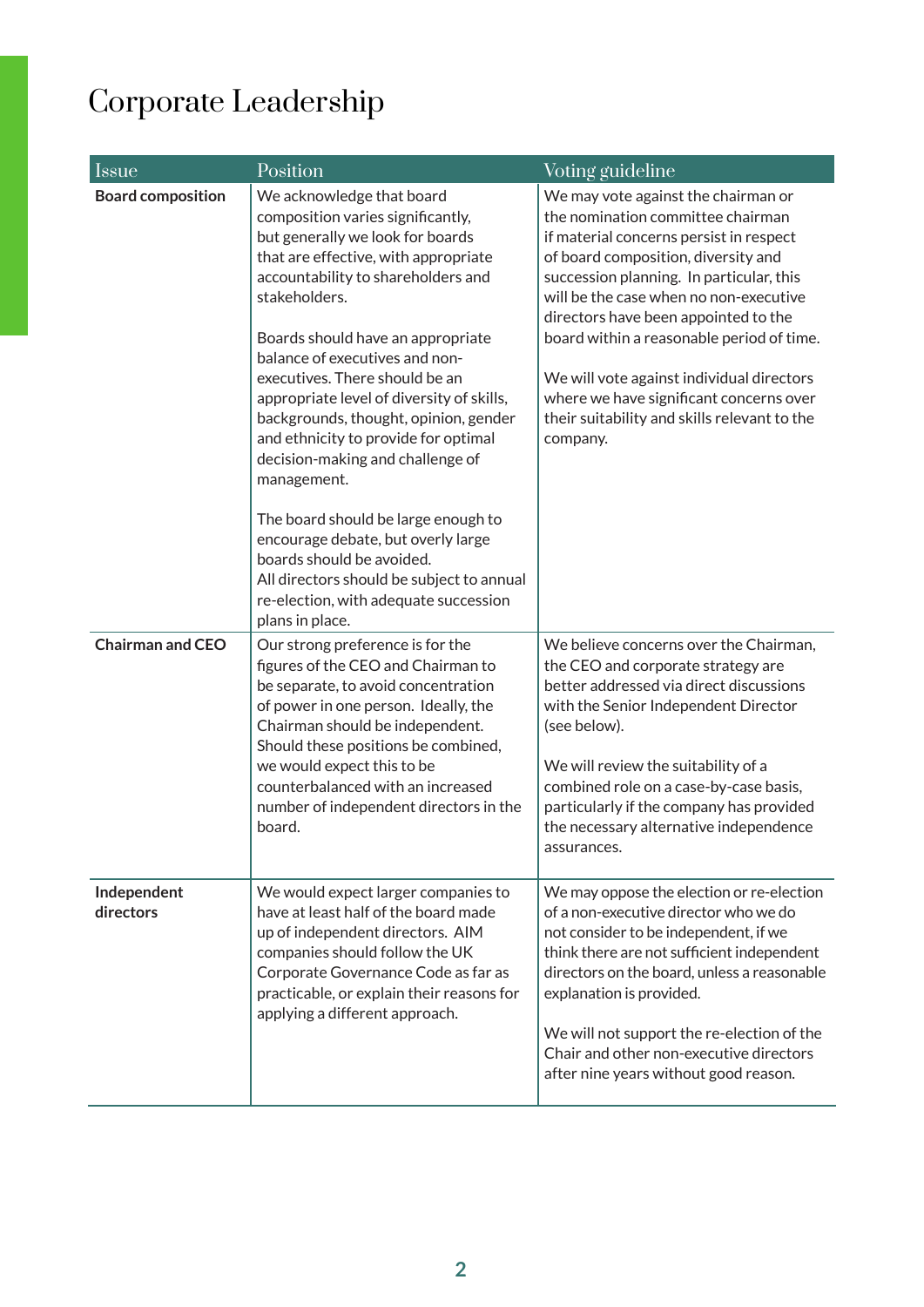# Corporate Leadership cont'd.

| <b>Issue</b>             | Position                                                                                                                                                                                                                                                                                                                                                                                                                                                                                   | Voting guideline                                                                                                                        |
|--------------------------|--------------------------------------------------------------------------------------------------------------------------------------------------------------------------------------------------------------------------------------------------------------------------------------------------------------------------------------------------------------------------------------------------------------------------------------------------------------------------------------------|-----------------------------------------------------------------------------------------------------------------------------------------|
| <b>Board functioning</b> | There should be an adequate number<br>of board meetings to ensure issues<br>material to the company are addressed<br>in a timely manner. We would regard six<br>in any one year as a minimum.<br>Board members must have enough time                                                                                                                                                                                                                                                       | We will not normally support the re-<br>election of a director with a consistently<br>poor attendance record.                           |
|                          | to discharge their role properly, taking<br>into account periods where there may<br>be a need for increased time to deal<br>with any emerging issues. Attendance<br>at both board and board committee<br>meetings is important and should be<br>publicly reported.                                                                                                                                                                                                                         |                                                                                                                                         |
| <b>Board committees</b>  | Board committees (at least audit,<br>nomination and remuneration) should<br>be established with clear terms of<br>reference.<br>For larger companies, we believe that<br>the nomination committee should be<br>comprised of a majority of independent<br>directors, and the remuneration and<br>audit committees should be wholly<br>comprised of independent directors.<br>For smaller companies that cannot meet<br>the majority independence threshold,<br>we would consider supporting | We may oppose the re-election of<br>committee members where we have<br>concerns about the appropriate<br>functioning of such committee. |
|                          | committees where at least two-thirds<br>are independent, provided there is a<br>sufficient rationale.                                                                                                                                                                                                                                                                                                                                                                                      |                                                                                                                                         |

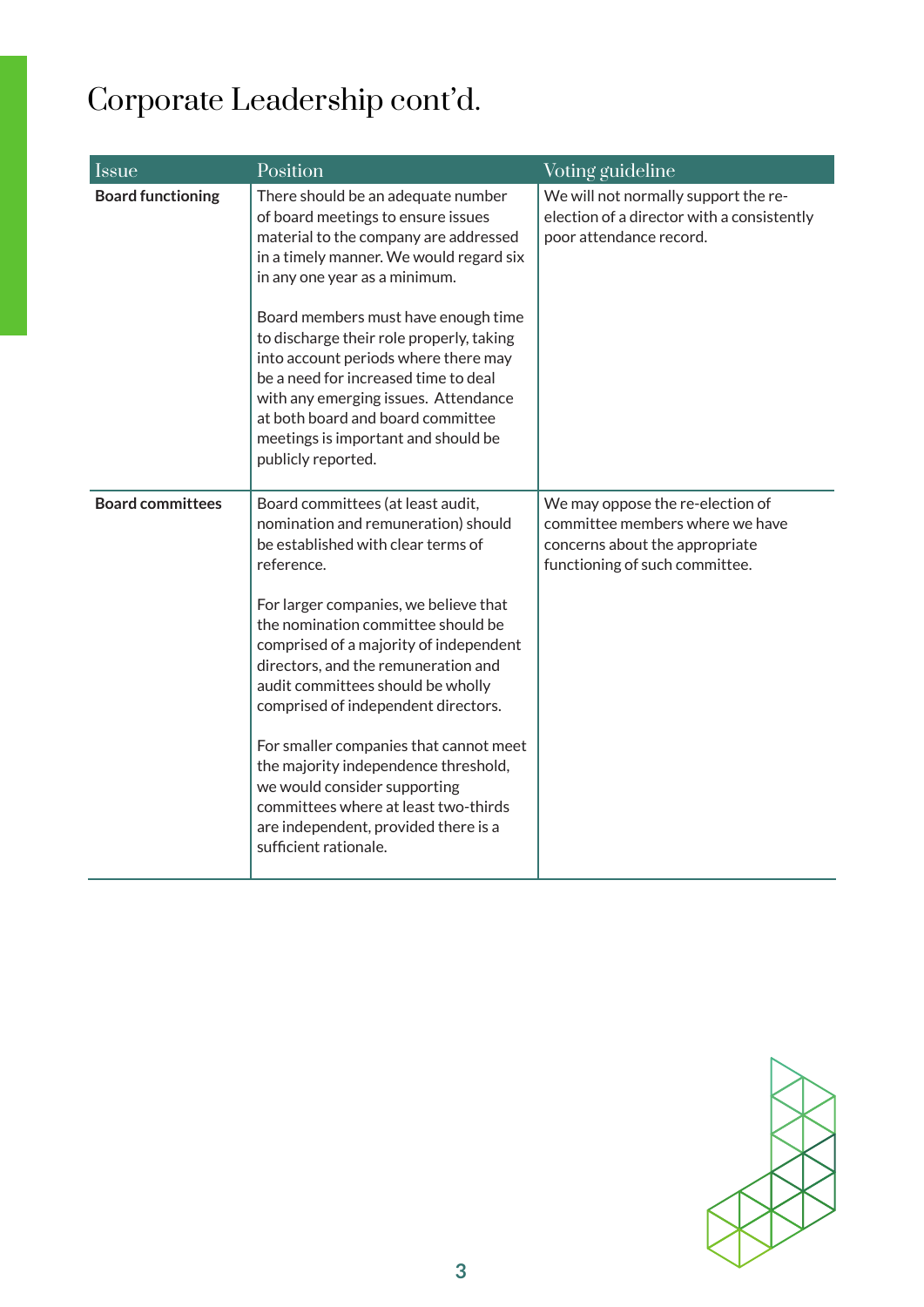## Compensation, Audit and Accountability

| <i>Issue</i>                                 | Position                                                                                                                                                                                                                                                                                                                                                                                                                                                                                                                                                                                                                                                                                                                                                                                                                                                                                                                                                           | Voting guideline                                                                                                                                                                                                                                                                                                                                                                                                                                                                                                                                                                                                                                                                                                                                                                                 |
|----------------------------------------------|--------------------------------------------------------------------------------------------------------------------------------------------------------------------------------------------------------------------------------------------------------------------------------------------------------------------------------------------------------------------------------------------------------------------------------------------------------------------------------------------------------------------------------------------------------------------------------------------------------------------------------------------------------------------------------------------------------------------------------------------------------------------------------------------------------------------------------------------------------------------------------------------------------------------------------------------------------------------|--------------------------------------------------------------------------------------------------------------------------------------------------------------------------------------------------------------------------------------------------------------------------------------------------------------------------------------------------------------------------------------------------------------------------------------------------------------------------------------------------------------------------------------------------------------------------------------------------------------------------------------------------------------------------------------------------------------------------------------------------------------------------------------------------|
| Remuneration                                 | We believe remuneration should be<br>designed to promote the long-term<br>success of the company. It is the<br>responsibility of the remuneration<br>committee to ensure that remuneration<br>is not excessive and directly linked to<br>the performance of the company, the<br>individual and wider workforce pay.<br>We are in favour of straightforward<br>incentive schemes that can be widely<br>understood and that create alignment<br>between executives and shareholders.<br>Any Long-Term Incentive Plan (LTIP)<br>needs to reflect sustained value creation<br>for the company in the long term, based<br>on clearly defined key performance<br>indicators (KPIs). We expect a minimum<br>of 2 year holding period once options<br>vest. We encourage companies to adopt<br>remuneration policies that incorporate<br>material ESG related performance<br>measures, provided they are linked<br>to objective and, where possible,<br>quantifiable KPIs. | We may oppose the remuneration<br>implementation report if we do not<br>believe there is adequate alignment<br>between remuneration in the year under<br>review and long-term shareholder value.<br>As the purpose of an LTIP is to encourage<br>executives to act in the interests of<br>shareholders, holding periods are<br>important. An insufficient holding period<br>may therefore result in our opposition.<br>We may vote against the remuneration<br>policy if there are concerns with how<br>remuneration is structured, if the<br>policy allows for potentially excessive<br>remuneration in clear disconnect with<br>the overall workforce, the relevant KPIs<br>of the company, or where we believe<br>the independence of the remuneration<br>committee to have been compromised. |
| <b>Audit and auditor</b><br>remuneration     | We favour the appointment of an<br>auditor recommended by a fully<br>independent audit committee. The<br>independence of auditors may be<br>compromised by the size of their non-<br>audit fee. Full disclosure of the auditor's<br>remuneration should be provided within<br>the annual report. Audit committees<br>should periodically review the<br>independence status of their Auditors.                                                                                                                                                                                                                                                                                                                                                                                                                                                                                                                                                                      | We may vote against the re-appointment<br>of the auditor when we perceive their<br>independence to have been compromised<br>by the level of non audit fees or the<br>length of their tenure, or any other<br>compromising issue.                                                                                                                                                                                                                                                                                                                                                                                                                                                                                                                                                                 |
| <b>Risk identification</b><br>and management | Risks, including those related to cyber<br>security and climate change, should be<br>identified and effectively managed.<br>When incidents occur, companies<br>should look to be transparent and<br>disclose relevant facts and actions taken<br>to shareholders.                                                                                                                                                                                                                                                                                                                                                                                                                                                                                                                                                                                                                                                                                                  | In the case of serious breaches of<br>corporate governance at a company, it<br>might be appropriate to vote against the<br>report and accounts.<br>We may vote against the Chairman,<br>the report and/or accounts where<br>we perceive risks have not been<br>appropriately addressed by the board<br>and where the company has not been<br>responsive to engagement.                                                                                                                                                                                                                                                                                                                                                                                                                           |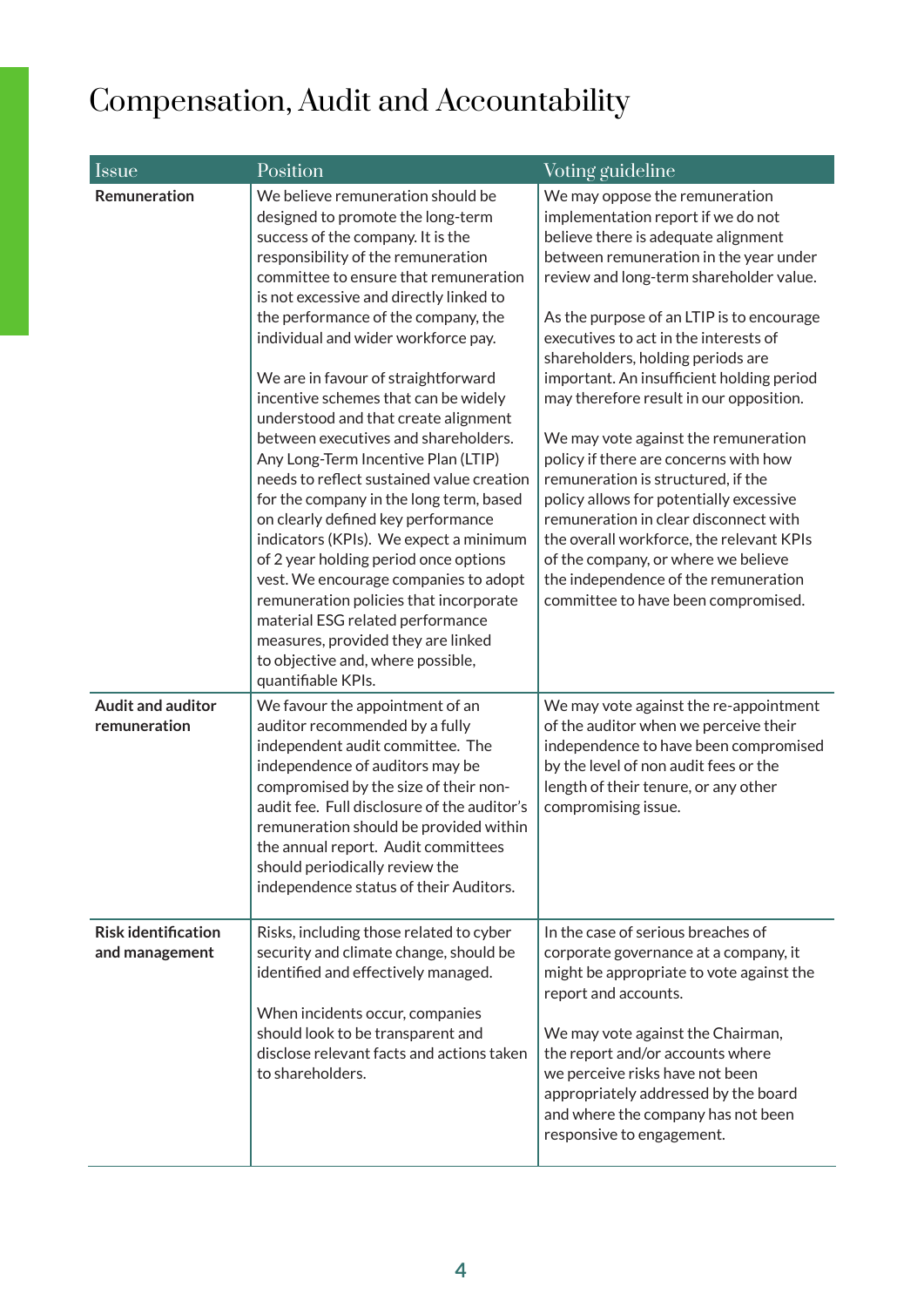# Capital Structure

| <b>Issue</b>                 | Position                                                                                                                                                                                                                                                                                   | Voting guideline                                                                                                                                                                                                                                                                                                                                                                     |
|------------------------------|--------------------------------------------------------------------------------------------------------------------------------------------------------------------------------------------------------------------------------------------------------------------------------------------|--------------------------------------------------------------------------------------------------------------------------------------------------------------------------------------------------------------------------------------------------------------------------------------------------------------------------------------------------------------------------------------|
| Increase in share<br>capital | We acknowledge that companies need<br>to establish and maintain an efficient<br>capital structure. Authority to issue<br>an amount not exceeding two thirds of<br>issued capital on a pre-emption basis is<br>generally acceptable, assuming directors<br>are appropriately accountable.   | We will review proposals by companies to<br>increase shares and the purpose of that<br>increase on a case-by-case basis. We<br>may consider opposing any capital raising<br>that involves unequal voting rights.                                                                                                                                                                     |
| Pre-emption rights           | Pre-emption rights for existing<br>shareholders are important. Shares<br>may be issued for cash without pre-<br>emption or for remuneration purposes,<br>subject to limits. These should not<br>exceed 5% of issued share capital. In<br>some exceptional cases, 10% may be<br>acceptable. | We would generally vote in favour of<br>authorities to issue shares for cash<br>where the proposed issue is limited to<br>5% of the current issued share capital.<br>We may exceptionally vote in favour<br>of an additional 5%, as long as these<br>are considered as two separate 5%<br>resolutions.<br>We would oppose any waiver of pre-<br>emption rights beyond the 10% limit. |
| <b>Dividends</b>             | A resolution in respect of dividends<br>should be put separately from the<br>resolution to approve the report and<br>accounts.<br>We expect good dividend disclosure,<br>which provides us with an<br>understanding of how capital is being<br>maintained by management.                   | We will engage directly with management<br>if we have any concerns regarding<br>a company's dividend and level of<br>disclosure. In the event of continued<br>concerns, we may eventually decide<br>to vote against the annual report and<br>accounts.                                                                                                                               |